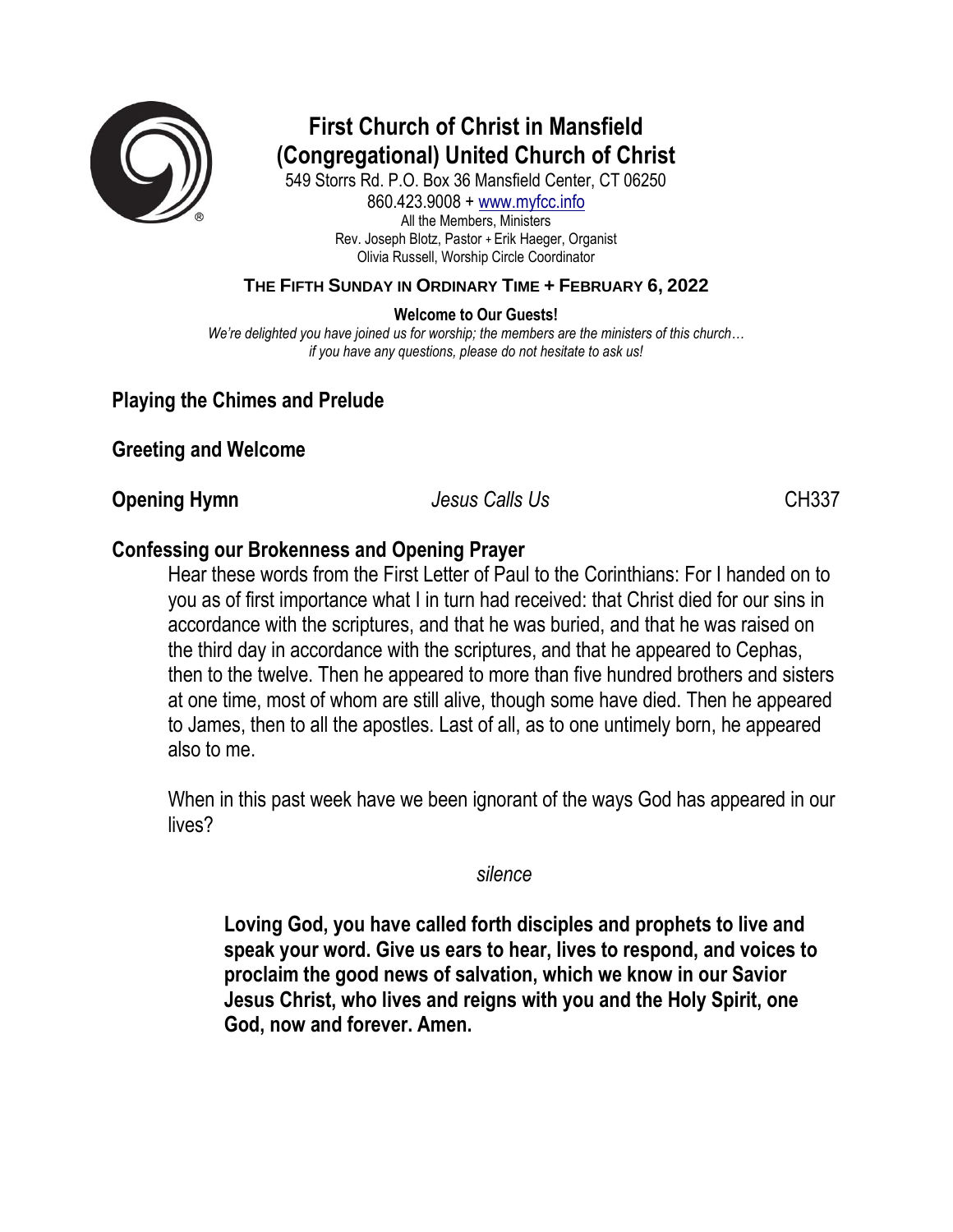

### **Hebrew Scripture** Isaiah 6:1-8

In the year that King Uzziah died, I saw the Lord sitting on a throne, high and lofty; and the hem of his robe filled the temple. Seraphs were in attendance above him; each had six wings: with two they covered their faces, and with two they covered their feet, and with two they flew. And one called to another and said: "Holy, holy, holy is the LORD of hosts; the whole earth is full of his glory." The pivots on the thresholds shook at the voices of those who called, and the house filled with smoke. And I said: "Woe is me! I am lost, for I am a man of unclean lips, and I live among a people of unclean lips; yet my eyes have seen the King, the LORD of hosts!" Then one of the seraphs flew to me, holding a live coal that had been taken from the altar with a pair of tongs. The seraph touched my mouth with it and said: "Now that this has touched your lips, your guilt has departed and your sin is blotted out." Then I heard the voice of the Lord saying, "Whom shall I send, and who will go for us?" And I said, "Here am I; send me!"

### **Psalter** Psalm 138

I will give thanks to you, O God, with my whole heart; before the gods I will sing your praise.

**I will bow down toward your holy temple and praise your Name, because of your love and faithfulness;** 

For you have glorified your Name and your word above all things.

**When I called, you answered me; you increased my strength within me.**  All the rulers of the earth will praise you, O God,

when they have heard the words of your mouth.

**They will sing of the ways of God, that great is the glory of God, who is on high, yet cares for the lowly, and perceives the haughty from afar.**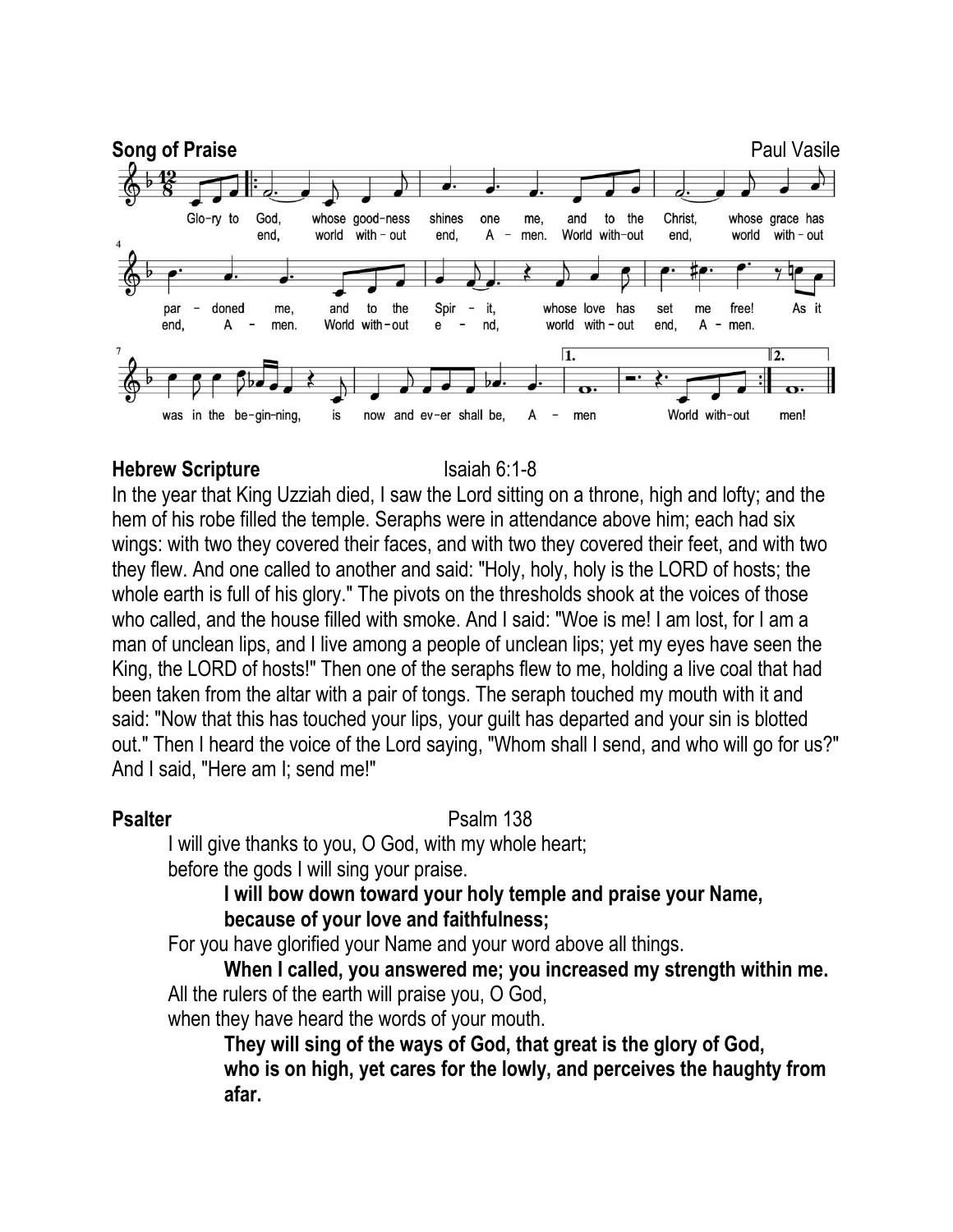Though I walk in the midst of trouble, you keep me safe;

you stretch forth your hand against the fury of my enemies; your right hand shall save me.

## **You will make good your purpose for me;**

**O God, your love endures for ever; do not abandon the works of your hands.** 

### **Gospel** Luke 5:1-11

Once while Jesus was standing beside the lake of Gennesaret, and the crowd was pressing in on him to hear the word of God, he saw two boats there at the shore of the lake; the fishermen had gone out of them and were washing their nets. He got into one of the boats, the one belonging to Simon, and asked him to put out a little way from the shore. Then he sat down and taught the crowds from the boat. When he had finished speaking, he said to Simon, "Put out into the deep water and let down your nets for a catch." Simon answered, "Master, we have worked all night long but have caught nothing. Yet if you say so, I will let down the nets." When they had done this, they caught so many fish that their nets were beginning to break. So they signaled their partners in the other boat to come and help them. And they came and filled both boats, so that they began to sink. But when Simon Peter saw it, he fell down at Jesus' knees, saying, "Go away from me, Lord, for I am a sinful man!" For he and all who were with him were amazed at the catch of fish that they had taken; and so also were James and John, sons of Zebedee, who are partners with Simon. Then Jesus said to Simon, "Do not be afraid; from now on you will be catching people." When they had brought their boats to shore, they left everything and followed him.

# **Reflection**

# **Prayers of the People and the Prayer of Jesus**

For the Church: that we may be attentive to God's invitations and allow Jesus to draw our attention away from our fear and limits so that we can respond to all that God asks

For peace: that God will inspire those working to reduce tension in Eastern Europe, bring forth new understanding of one another's concerns, and open new paths for justice and respect

For all who are ill: that God will heal the sick, lift the burden of those with mental illness, inspire healthcare providers with insights, and give strength to their families God forever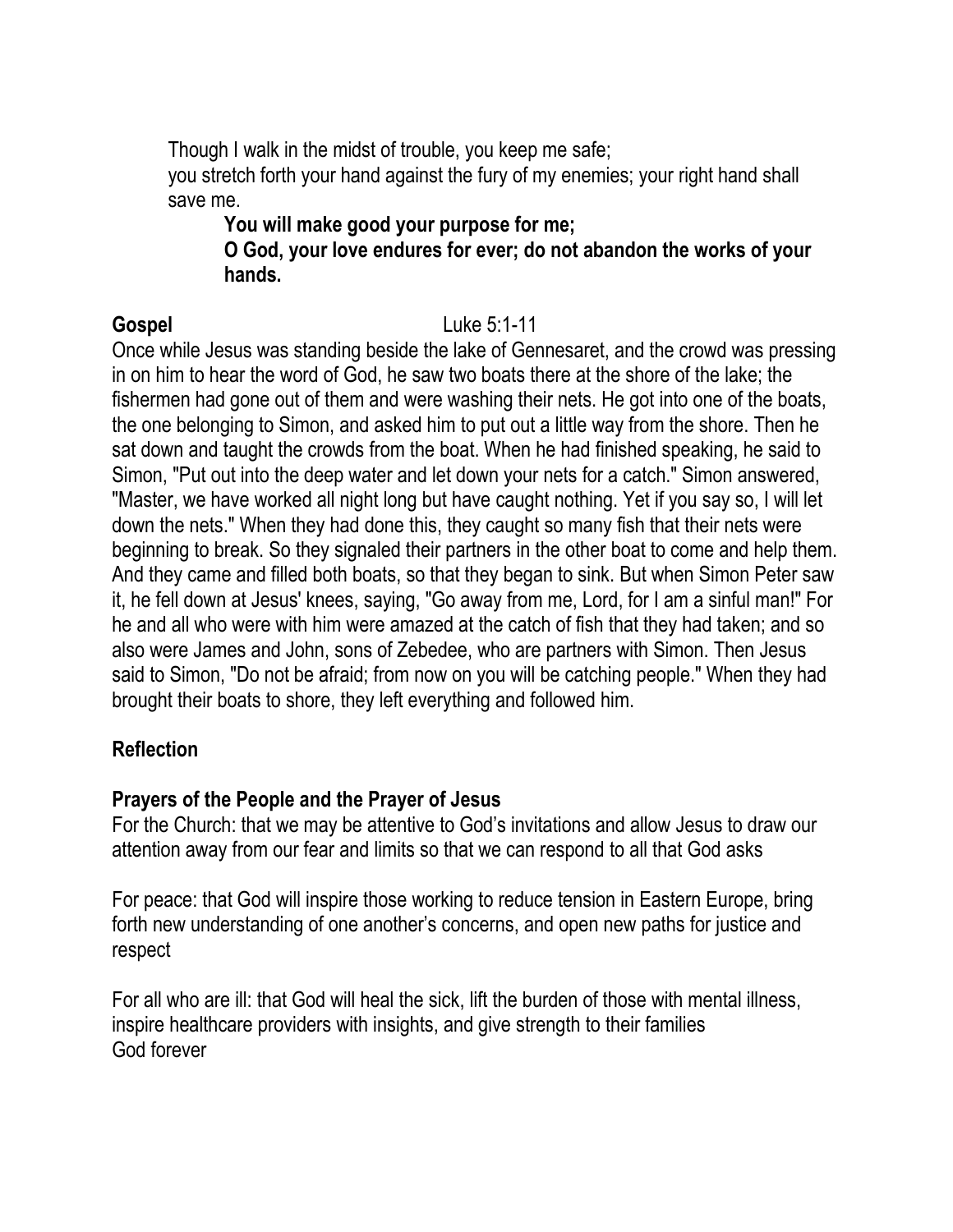For all who are suffering: that God will protect communities from violence, bring relief to those facing starvation or drought, guide those who are facing the power of nature

For all who have died: that they may share fully in the new life of the resurrection and live with God forever

For all who feel unwelcome or unworthy before God: that God's unconditional love may heal and free them so that they may live in the freedom of the children of God

*Please pray the Prayer of Jesus in whatever language is most comfortable for you. The following are offered as examples…*

> **Our Father/Mother/Creator, who art in heaven, hallowed be thy name. Thy kingdom come. Thy will be done on earth, as it is in heaven. Give us this day our daily bread, and forgive us our debts/sins/trespasses, as we forgive our debtors/those who sin/trespass against us. And lead us not into temptation, but deliver us from evil. For thine is the kingdom, and the power, and the glory, forever. Amen.**

**Musical Offering** *Sleepers, Wake!* J S Bach Laurel Thurman, violin; Erik Haeger, piano

*Offerings may be placed in passed plates, mailed to: First Church of Christ in Mansfield UCC. Box 36. Mansfield Center, CT 06250, or given online at [www.myfcc.info](http://www.myfcc.info/)*

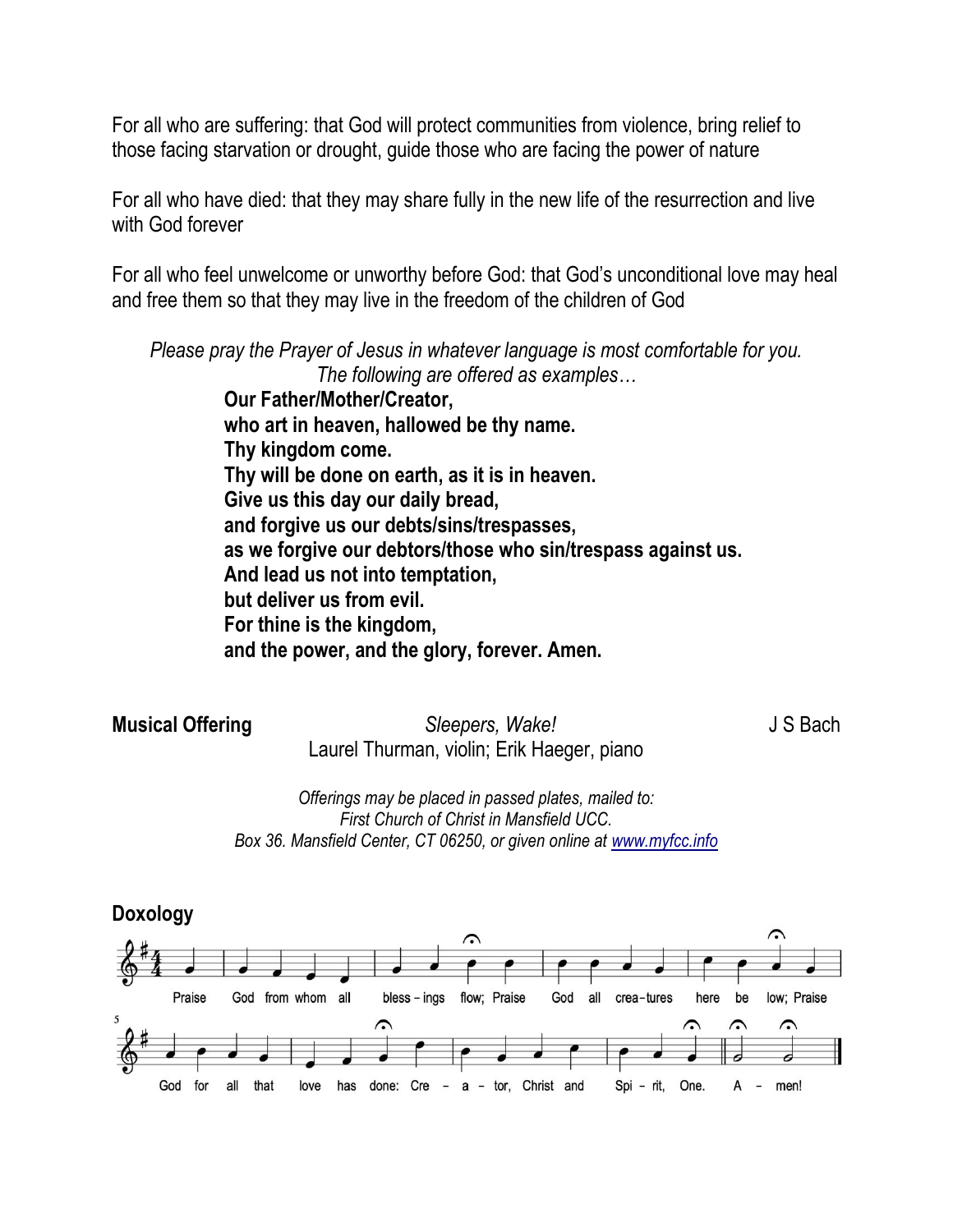### **Prayer of Dedication**

**Holy God, we give you thanks for the diverse gifts you have bestowed upon us. Bless us with your Spirit that they may be used to proclaim your good news in word and deed. Amen.**

# **The Prayer of Great Thanksgiving**

God is with you.

**And also with you.**

Open up your hearts.

**We open them up to God and one another.**

Let us give thanks to the Lord our God.

**It is right to give our thanks and praise.**



# **Sharing the Bread and Cup**

*All are welcome at Christ's table; we offer non-alcoholic juice and gluten-free bread.*

**Hymn** *Lord You Have Come to the Lakeshore* CH342 *You are invited to sing in English or Spanish, as is comfortable*

### **Benediction**

**Deacon's Fund** Each Communion Sunday it is our custom to collect a special second offering to be used by the Pastor to support special needs of members of our congregation and wider community. Please use the envelopes marked "Deacon's Fund" to contribute to this ministry.